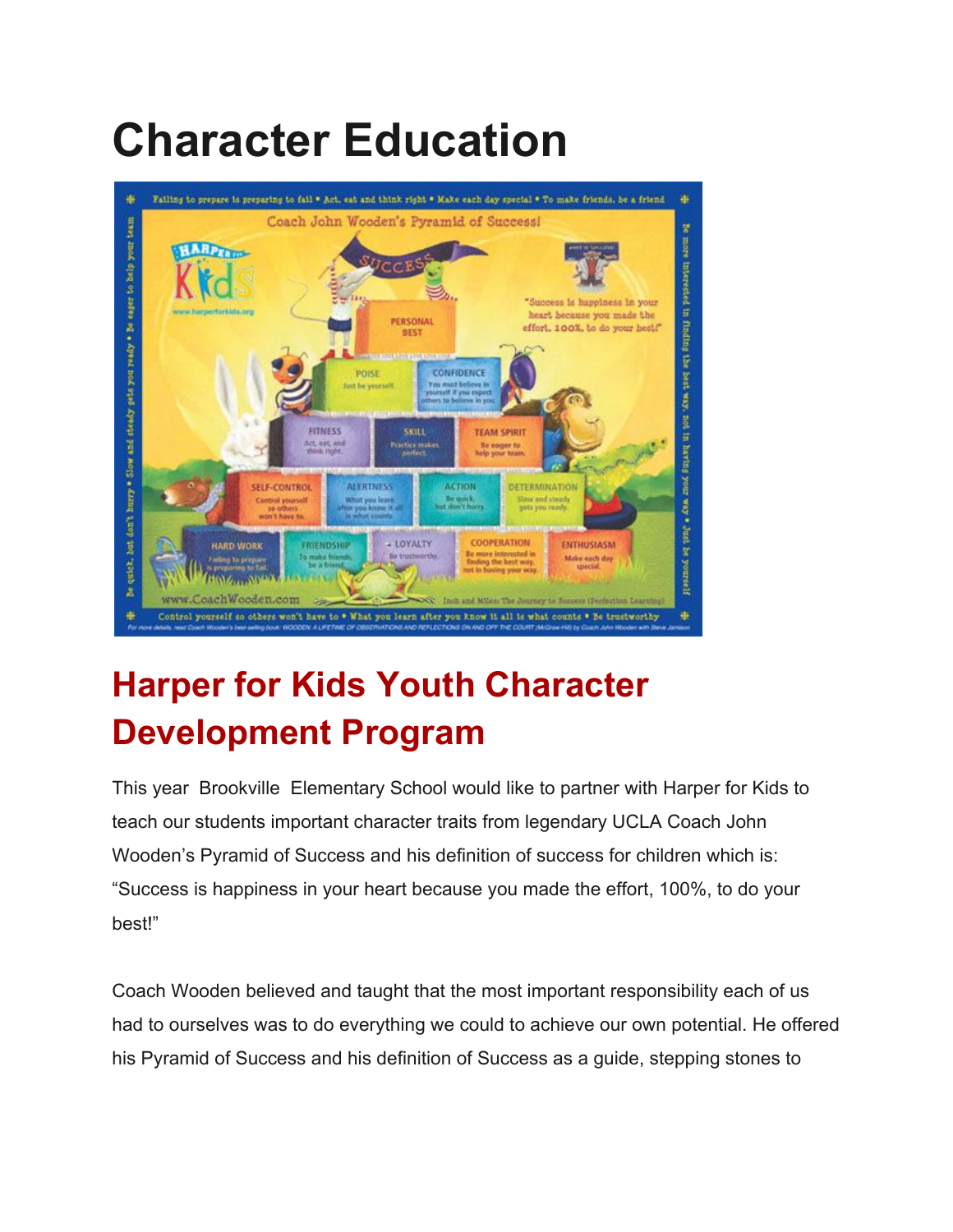help young people understand what it really takes to make the effort – 100% – to fulfill their potential and do their best.

Our students learn about Coach Wooden's Pyramid of Success through his children's book, Inch and Miles: The Journey to Success, which Peanut Louie Harper collaborated on. Coach Wooden's Pyramid of Success supports Reilly's vision in creating a positive learning environment. For the past five years, Reilly students have received a Pyramid of Success and a challenge to tackle each of its blocks, which are desirable behaviors like self-control and cooperation, and the kids choose how they want to demonstrate each of these traits. After a student has completed all the blocks in the Pyramid of Success, they are invited to have lunch and take a picture with Principal Pitzen. Once a month, students are also honored at the school's Flag Ceremony and the honorees' group photo appears in the parent newsletter. These positive reinforcements have proven to be highly effective. Reilly teachers are thrilled with the optimistic mindset and good citizenship that have characterized the campus since the Pyramid of Success program began.

Harper for Kids is a children's nonprofit organization founded by Tim & Peanut Louie Harper. Harper for Kids mission is to teach children important life skills that will empower them to achieve their personal best in life and to help schools incorporate Coach Wooden's Pyramid of Success into their character education.

We are excited about working with Harper for Kids to bring focused character education to our students. For more information about Harper for Kids and Coach Wooden's Pyramid of Success, please visit their website:

[www.harperforkids.org/HFK/pyramid\\_of\\_success.html](http://www.harperforkids.org/HFK/pyramid_of_success.html).